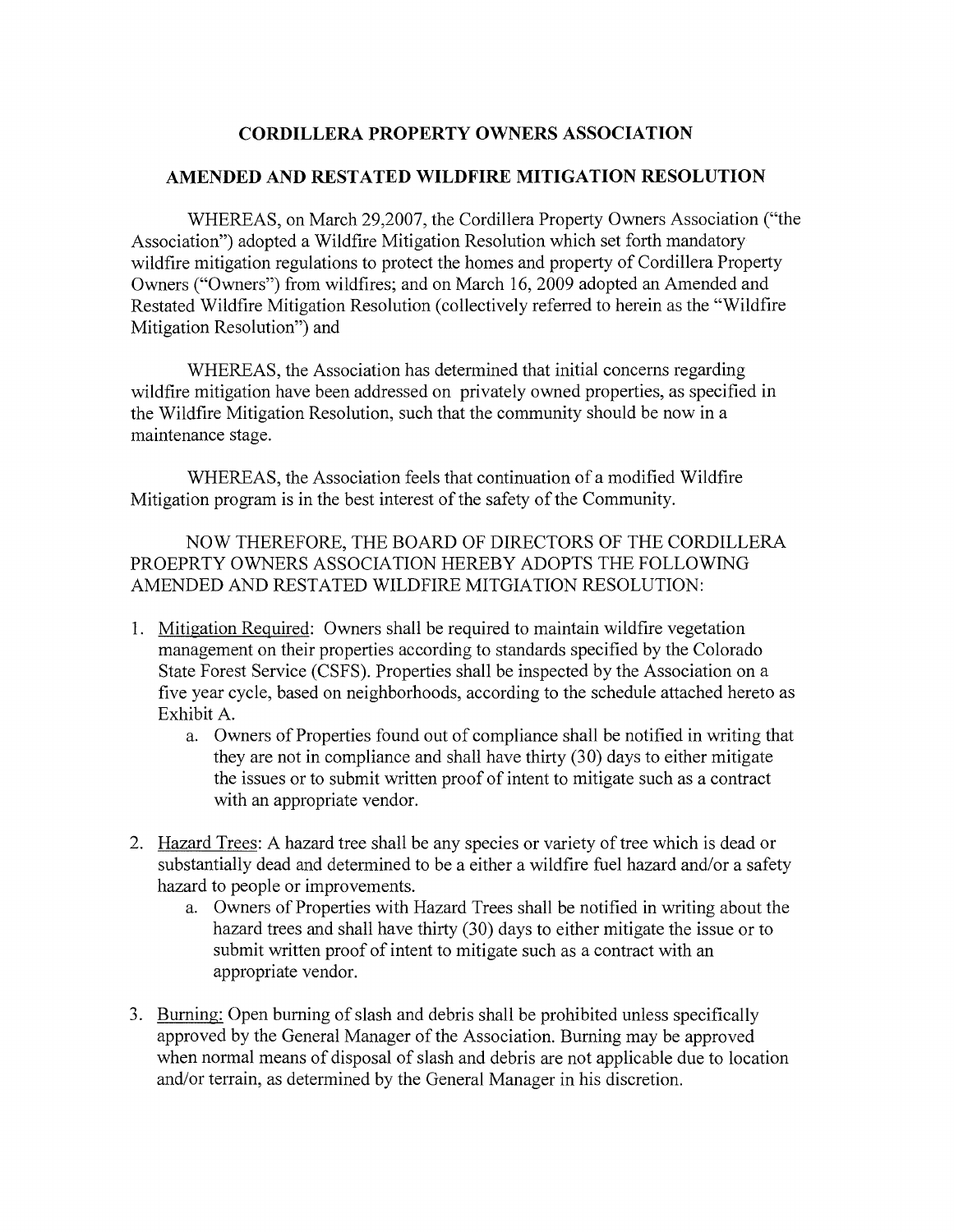- a. Approval to openly bum slash and debris shall be contingent on approvals from Eagle County and the Eagle River Fire Protection District.The Association, through the General Manager or by Board action may revoke authorization at any time and for any reason.
- 4. Fire Bans: The General Manager may ban open fires when at his discretion weather and fuel moisture conditions present a safety concern for the community. This decision is not dependent on the presence of other fire bans. A fire ban will include any open fire in fire rings, fire pans, charcoal grills and fireworks.
- 5. Mitigation Standards: Mitigation shall comply with specifications from the Eagle County Wildfire Regulations and the Colorado State Forest Service (Exhibit B) and the Cordillera Design Review Board ("Cordillera DRB") for Zones 1, 2 and 3.
	- a. Cordillera requires that parcels of size three acres or less shall be required to mitigate to the property lines. Parcels over three acres shall be required to mitigate a distance of 210 feet from all decks and overhangs.
	- b. Zone 1 in Cordillera shall be twenty (20) feet.
		- i. Zone 1, on downhill slopes below homes, may be increased to thirty feet (30'), at the discretion of the Healthy Forest Coordinator, when slopes or vegetation create additional hazards.
- 6. Vacant Lots: Vacant lots shall be mitigated to Zone 3 standards. Parcels of size three acres or less shall mitigate the entire property, including the building envelope. Parcels over three acres shall be required to mitigate a distance of 210 feet from the center of the building envelope.
- 7. Hazards to Adjacent Structures: If the vegetation on a property presents a wildfire hazard for a structure on an adjacent property, the Association's Healthy Forest Coordinator may require the owner of the property presenting the hazard to mitigate the hazard to the standards of Zone 2.
- 8. Landscaping at Homes Built Prior to 2004: It is recognized that this resolution affects homes built prior to the Eagle County Wildfire Regulations (April 2004) and that the landscaping for these homes, particularly the landscaping in Zone 1, was permitted by the Cordillera DRB, yet is contrary to current regulations. Zone 1 is the most important part of the wildfire mitigation program when it comes to protecting the home and fire fighters. When conducting hazard assessments for the purpose of this Resolution, the Association shall advise property owners about landscaping done prior to 2004 and provide the Owner with recommendations, BUT the owner shall not be required to remove this landscaping.
	- a. In the event the exterior or landscaping of same property, in whole or in part, is remodeled in a DRB reviewed and approved project, the entire defensible space shall come under compliance with the regulations.
- 9. Failure to Comply: In the event an owner fails to comply with the written notice required in section 1 or 2 the Association may issue a violation notice. This notice